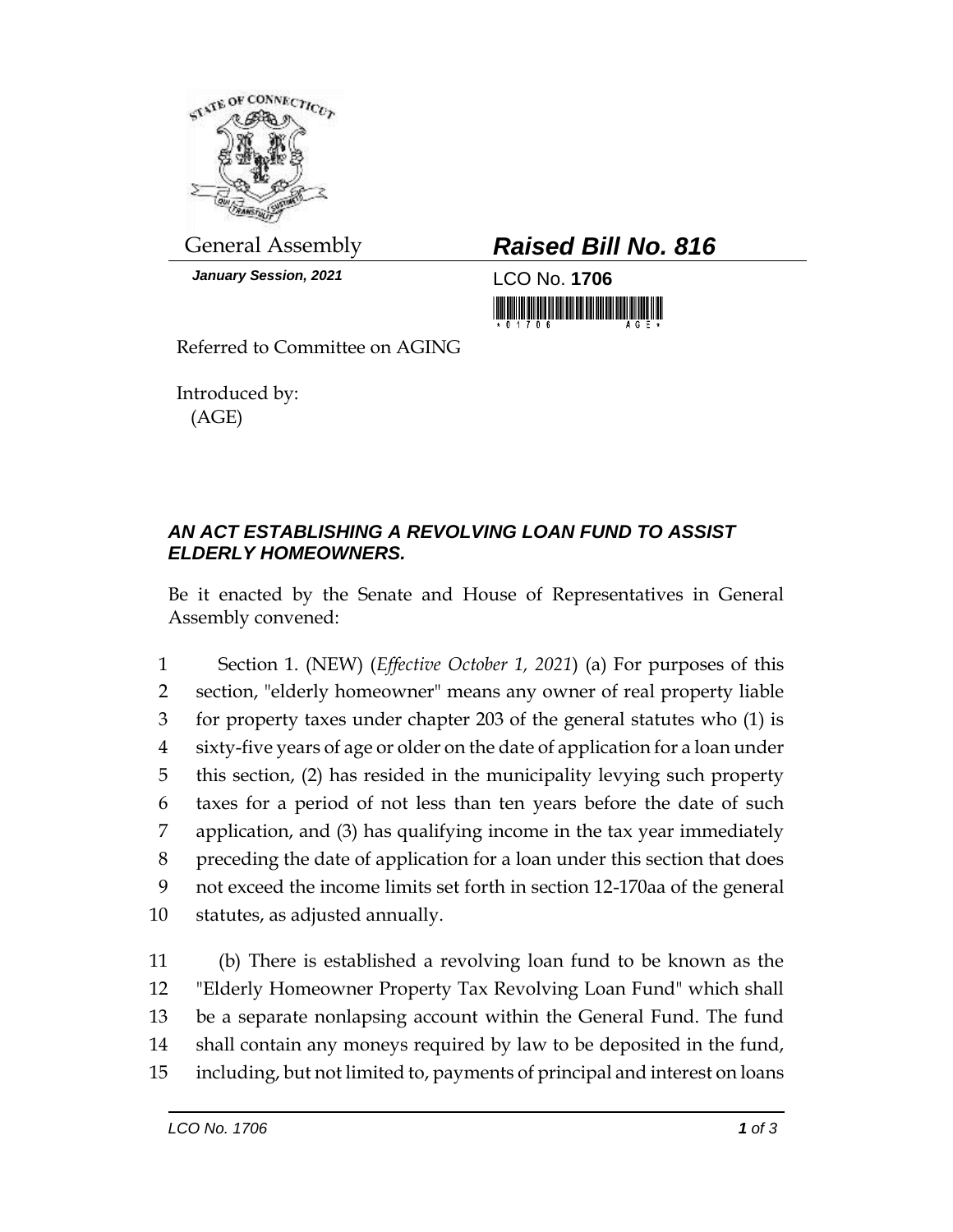made from the fund. The fund shall be administered by the Secretary of the Office of Policy and Management and shall be used to (1) make loans at the prevailing rate of interest pursuant to subsection (c) of this section, and (2) to pay reasonable and necessary expenses incurred by the secretary in administering loans under this section. Investment earnings credited to the fund shall become part of the assets of the fund. Any balance remaining in the fund at the end of any fiscal year shall be carried forward in the fund for the fiscal year next succeeding. Payments of principal or interest on a loan made pursuant to this section shall be paid to the State Treasurer for deposit in the fund.

 (c) (1) Notwithstanding section 12-172 of the general statutes, the state, acting through and in the discretion of the Secretary of the Office of Policy and Management and within available appropriations, may provide loans to elderly homeowners who apply, on a form prescribed by the secretary, provided (A) the elderly homeowner has failed to pay taxes levied against the elderly homeowner's property under chapter 203 of the general statutes for not less than the two assessment years preceding the date of application for a loan under this section, (B) the real property subject to tax is not otherwise encumbered, and (C) the principal amount of such loan does not exceed the amount of taxes levied against the real property. The secretary may impose asset limits as a condition of eligibility for loans provided pursuant to this section.

 (2) If the state provides a loan under this section, the Secretary of the Office of Policy and Management shall have a lien on the real property subject to taxes in the amount of such loan, plus interest at the prevailing rate of interest. Such lien shall have priority over all other liens on such real property except a municipal property tax lien.

 (3) Any financial assistance provided under this section shall not disqualify the elderly homeowner from receiving benefits for which such elderly homeowner is eligible under the provisions of section 12- 129b, 12-129c, 12-129n or 12-170aa of the general statutes.

(d) The Secretary of the Office of Policy and Management may adopt